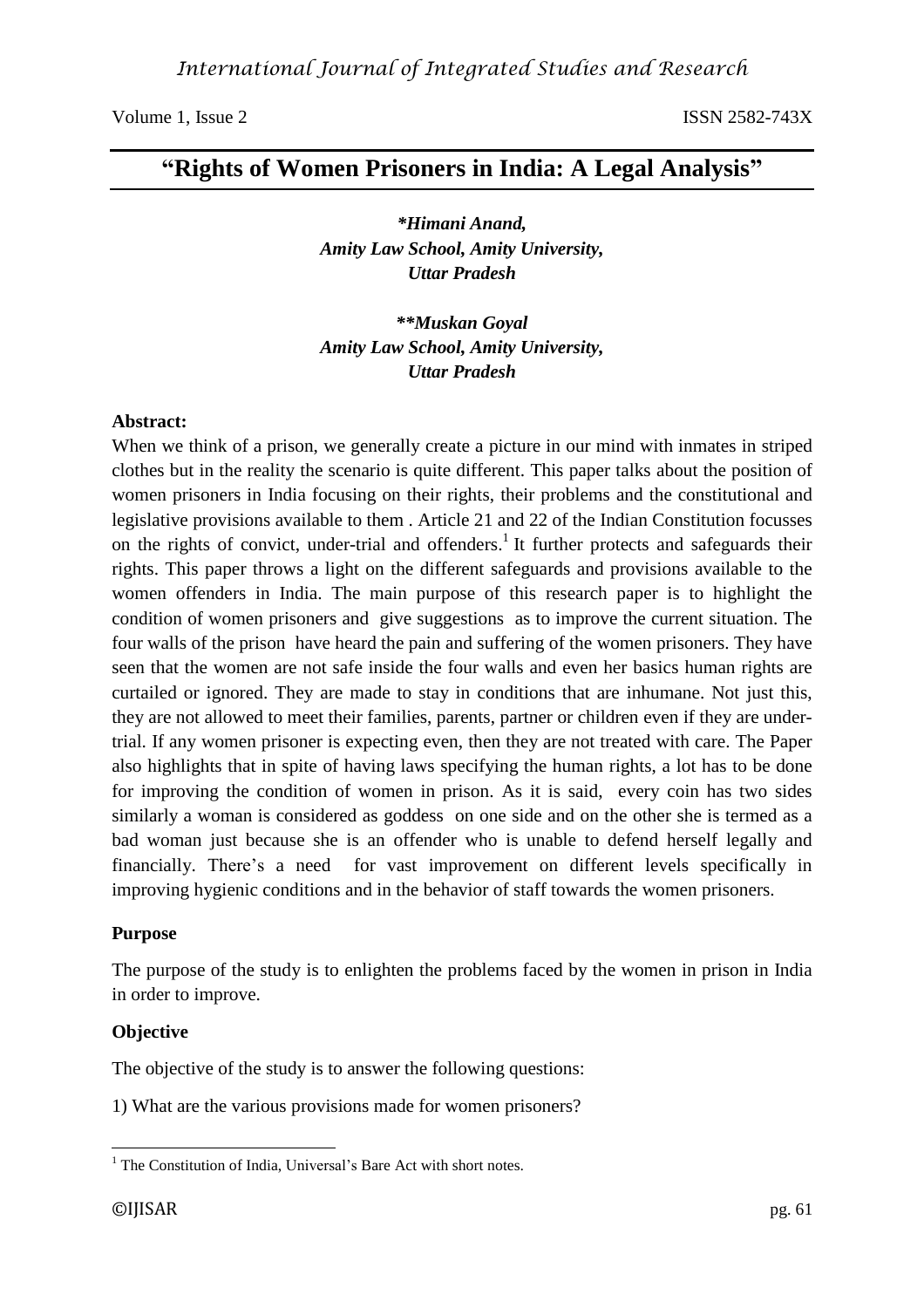# *International Journal of Integrated Studies and Research*

Volume 1, Issue 2 ISSN 2582-743X

2) What are the various problems faced by women prisoners?

3) What steps should be taken in order to improve the existing situation

### **I. Introduction**

History has witnessed the inhumane treatment of a man by another man. To live a fruitful and meaningful life it is important to have some basic rights the very fact that a being has been created by nature and rights are important for his survival. These basic rights provided to every human being is referred to as Human Rights be it any innocent person or a prisoner.

The term human rights refer to all those inherent rights which are endowed by the creator in every human being and without which one cannot survive. The United Nations adopted the Universal Declaration of Human Rights in 1948 which is perhaps the first goal expression of recognizing that every human being is inherited with some basic rights by birth. India took active role in drafting the universal declaration on human rights. The founding fathers of the Indian constitution included these rights under part III & IV of the Indian constitution. The Indian constitution promotes the Idea of equality and development of every individual however it does not provide any specific guarantee to the female prisoners. India has also enacted the Protection of human rights act 1933 and have also established a body known as the National Human rights Commission. Apart from this India is also a signatory to various international conventions which commits to provide equal rights to women most importantly CEDAW ie. Convention on Elimination of All Forms of Discrimination Against Women.

Article 3 of the Universal Declaration of Human rights provides right to life, liberty and security of every individual and Article 5 state that no one shall be subjected to torture or to cruel, inhuman or degrading treatment or Punishment.<sup>2</sup> The united nations Covenant on civil and Political rights in article 10(1) and 6(1) talks about inherent dignity of the human person and every human being has the inherent right to life.

Under the Indian constitution, Article 14,15,19,,21,22,32,37,39A and 226 are various rights which provide benefit to the prisoners. But still problems like custodial rape, poor living conditions, lack of hygiene and sanitation etc are being faced by women prisoners which will be further discussed in this paper.

### **II. Constitutional Status of Women in India**

There are no specific provisions which guarantees rights to the women prisoners. However, the Indian constitution do provide equality to all the citizens under article 14 of the constitution of India. While framing the constitution our founding fathers have stressed upon giving equal protection to women and children as to come out of the patriarchal society and

 2 http://www.un.org/en/documents/udhr/index.shtml#a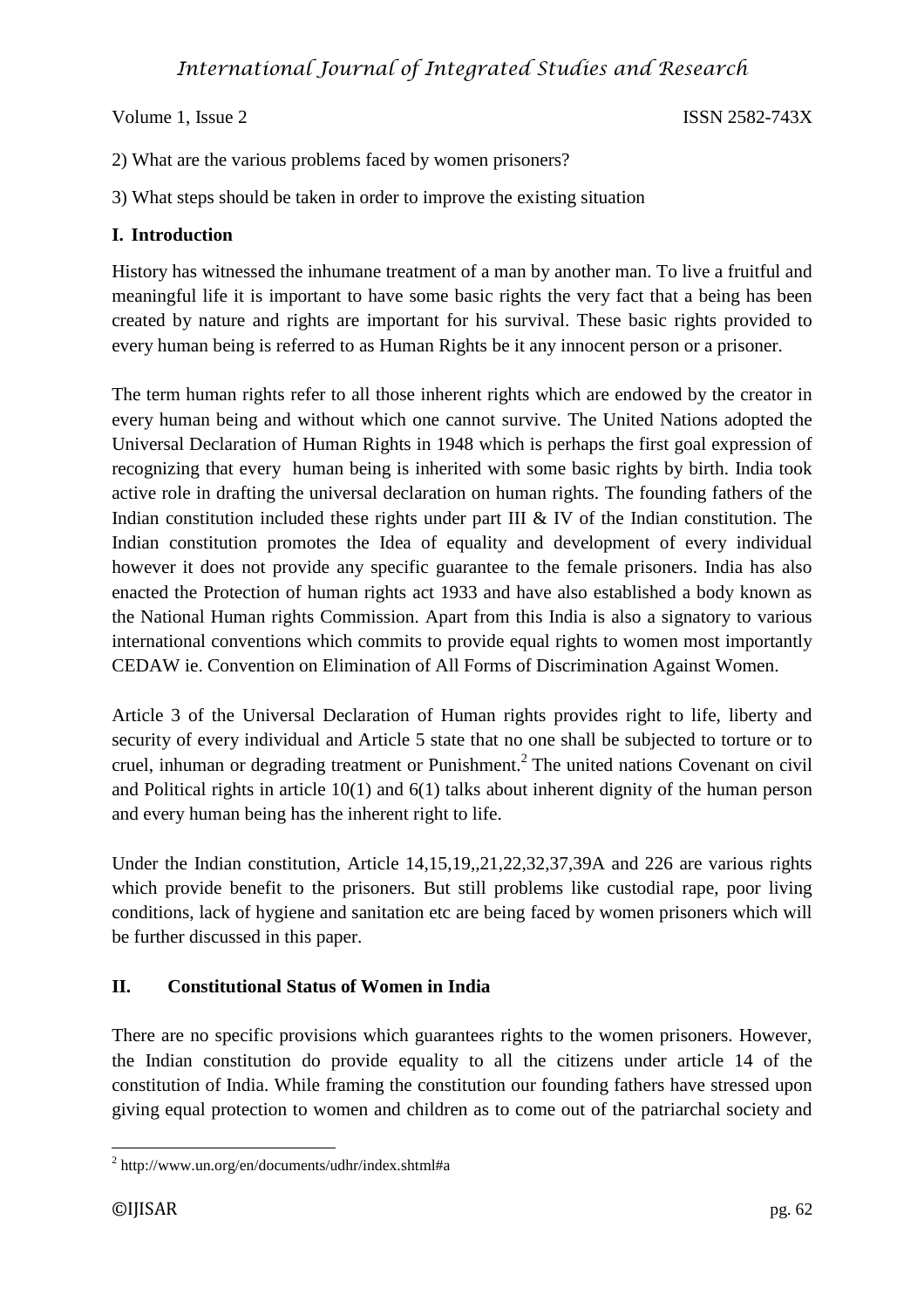value both men, women and children equally. Article 14 provides for equal protection of laws and article 15 further prohibits discrimination on the ground of sex.The National Human Rights Commission has also been established under the Protection of Human Rights Act 1993, to look into the matters relating to human rights and also for the promotion and protection of Human Rights. The Constitution of India also provides for various other provisions like Article 20(1)  $\&$  (2)which talks about Ex Post Facto Laws and Double Jeopardy respectively. Article 21 guarantees Right to life and personal liberty and also article  $22(4)$  to  $(7)$  are important.

The Directive Principles of State policy gives direction to the State to provide economic and social rights. Further Article 39(A) providing free legal aid to poor and weaker section of the society ensuring Justice to all the citizens of the country.

An important convention is CEDAW I.e Convention on Elimination of All Forms of Discrimination against Women,1993.<sup>3</sup> Article 12 (2) of this Convention provides that States Parties shall ensure to women appropriate services in connection with pregnancy, confinement and the post-natal period, granting free services where necessary, as well as adequate nutrition during pregnancy and lactation.<sup>4</sup>

Article 10 of International Covenant on Civil and Political right states that "*All persons deprived of their liberty shall be treated with humanity and with respect for the inherent dignity of the human person* and Article 6(1) states that every human being has the inherent right to life.

In spite of , all these laws the condition of women's in prison is still poor. They are still being victims of custodian rape , inhuman torture, custodian death and what not. The Hon'ble Supreme Court has also stated that a Prisoner cannot to be punished except in accordance with the law and they should not be treated as animals.

### **III.Legal Provisions related to Administration of Prison**

There are various legislations which work towards administrations of Prisons and for the reformation of prisoners .Some of those legislations are discussed below.

- 1. Indian Penal Code,1860
- 2. The Prisons Act,1894
- 3. Prisoner's Act,1900
- 4. Identification of Prisoners' Act,1920
- 5. Exchange of Prisoner's Act 1948

<sup>&</sup>lt;sup>3</sup> http://wcd.nic.in/

<sup>4</sup> http://www.unhcr.org/refworld/pdfid/3ae6b3970.pdf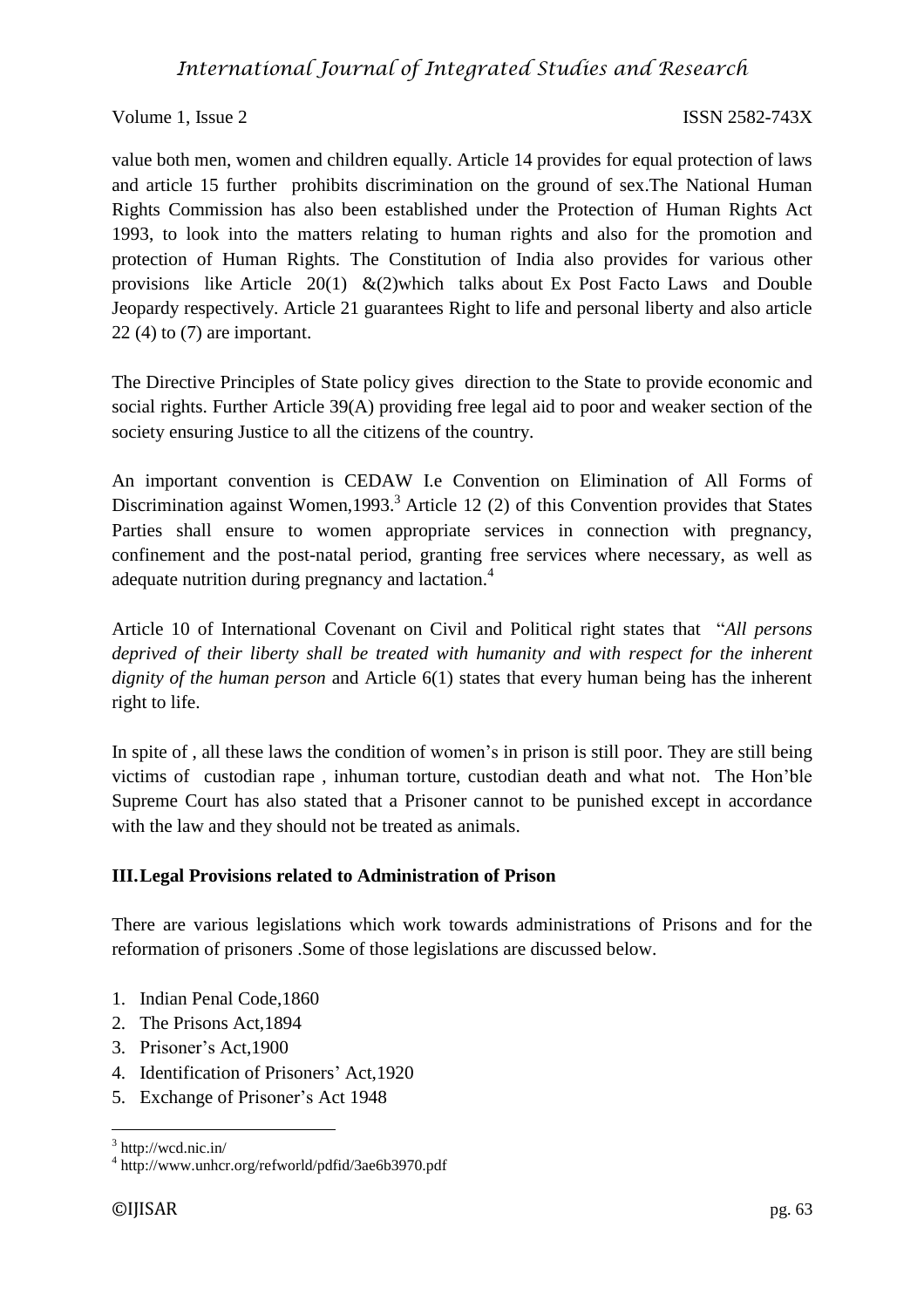- 6. The Transfer of Prisoners Act,1950
- 7. Prisoner (Attendance in Court) Act, 1955
- 8. Probation of Offenders Act, 1958
- 9. Code of Criminal Procedure, 1973
- 10. Repatriation of Prisoner's Act, 2003
- 11. Model Prison Manual, 2003
- 12. National Model Prison Manual, 2016

Various Committees and Commissions were also set up to reform the administration of prison and to suggest ways for improving the condition of prisons. Some of these committees were:-

- 1. All India Jail Manual Committee, 1957 : This committee was appointed to prepare a prison manual by the government of India in the year 1957 ie.In the post independence era. The Committee suggested reforms in the uniform policy of prison. They also suggested to adopt latest methods for probation, remand homes ,jail administration etc.
- 2. Working Group on Prisons, 1972
- 3. All India Prison Reforms Committee, 1980-83 (Mulla Committee): This committee was formed under the chairmanship of Justice A.N. Mulla. The committee suggested various recommendations for female prisoners. It also reviewed various laws ,rules and regulations related to prisoners. Addition to this they suggest to make some amendments in the Prison Act 1894. Some of the reforms suggested by the committee are stated below:-
- Adequate sanitation, ventilation, food and clothing should be provided to all prisons
- Staffing women prisons with women personnel
- Under trails should be kept in separate from convicted prisoners.
- Women should be extensively provided with probation.
- 4. All India Group on Prison Administration, Security and Discipline, 1986 (R. K. Kapoor Committee): this committee was constituted in July 1986 to examine prison administration, Security and Discipline and also suggested measures for reforms and improvement. The Committee recommended better communication systems, watch towers, wire fencing, raising of height of perimeter walls, metal detectors, dog squads, Close Circuit Televisions (CCTVs) for monitoring activities along the perimeter wall, rooftops and main gate area etc.<sup>5</sup>
- 5. National Expert Committee on Women Prisoners, 1987 (Justice Krishna Iyer Committee): Under the chairmanship of Justice Krishan Iyer, some important recommendations were made regarding the situation of women in jails for example:-
- Women constables should conduct searches on women prisoners.
- There should be separate jails for women.
- Women prisoners should be allowed to keep their children with them.

 $\overline{a}$  $<sup>5</sup>$  Advisory no. 17014/3/2009/-PR dated17th July 2000 issued by Ministry of Home Affairs</sup>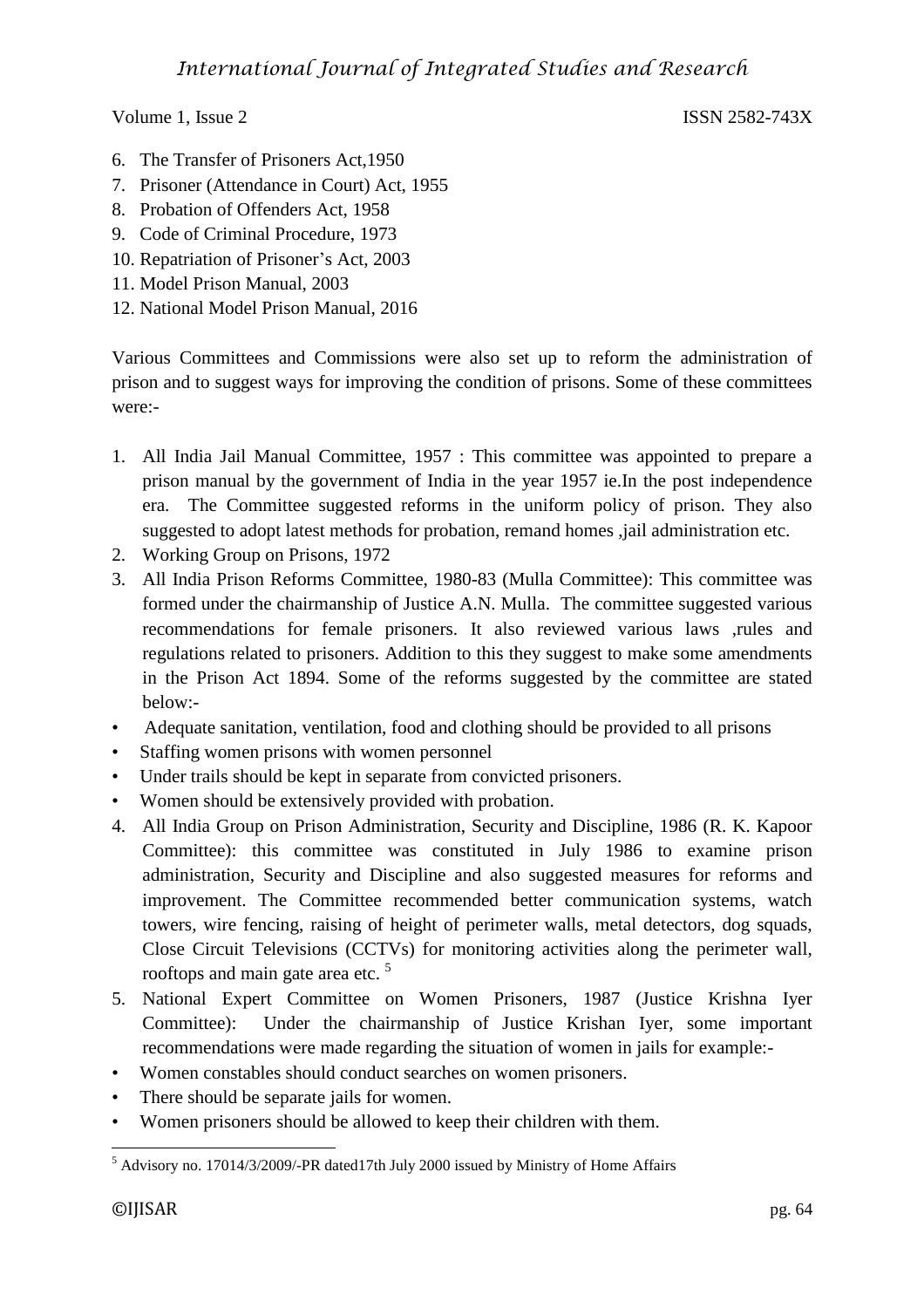• Only women doctors should do medical check-up of women prisoners.

### **3.1 Prison act 1894**

There are various other acts which includes the provisions made for the prisoners but the most important is the prison act, 1894. It provides various rights to the prisoners such as:

- 1. **Accommodation and sanitary conditions:** state government is responsible for accommodation and it varies from government to government but there are certain regulations which has to be followed by the state governments. Prisoners should not be exposed to sun, rain or other weathers and should be given room like habitat to live in. Section 7 of the prisons act, 1894 talks the state obligation to provide temporary accommodation when necessary such as overcrowding or epidemic disease.
- 2. **Mental and physical state of prisoner:** section 14 of the prison act states that the medical officer is required to make a report of the prisoners whenever it seems unfit. The medical officer whenever thinks that the prisoner is or is likely to get injured due to the discipline or treatment she is subjected to, then the medical officer must submit a report to the superintendent in writing and then the superintendent shall send the report to the IG information.

As far as death of a prisoner in prison custody is concerned, then it is the duty of the medical officer to record the illness, diet and medical condition and other factors of the prisoner.

- 3. **Separation of prisoners:** it talks about the separation of female prisoners from the male prisoners. If a prison has both male and female prisoners, then the female prisoners shall be imprisoned in the separate building or at least in a separate wing if the building is same. The main purpose of doing this is that the prisoners do not meet each other, or talk or have any intercourse with the male prisoners. It also talks about separating the male prisoners who are under 21 years of age shall be separated from the other prisoners and even the prisoners who have arrived on their puberty. Even the civil prisoners should be kept away from the criminal prisoners
- 4. **Safety and security from fellow prisoners:** to provide the safety environment in the prions, it is provided that the inmates should be searched and all the details shall be handed over to the jailer before their admission in the jail. Matron should carry the search in case of the female prisoners.
- 5. **Solitary confinement:** safety of the all the prisoners are important and to maintain the safety to the prisoners, solitary confinement plays the important part. In solitary confinement, the prisoner is enabled to communicate with the prison officer at any time.
- 6. **Treatment of prisoners:**
- **Undertrials:** under trailers are given certain liberty in terms of clothing, food and other accessories and are allowed to contact their sources at reasonable hours. And if they don't have any source to provide such things then the jailer shall provide them.
- **Civil prisoners:** civil prisoners are treated same as the under trails and can even choose to work in the jail according to their choice and shall be fully paid for the work.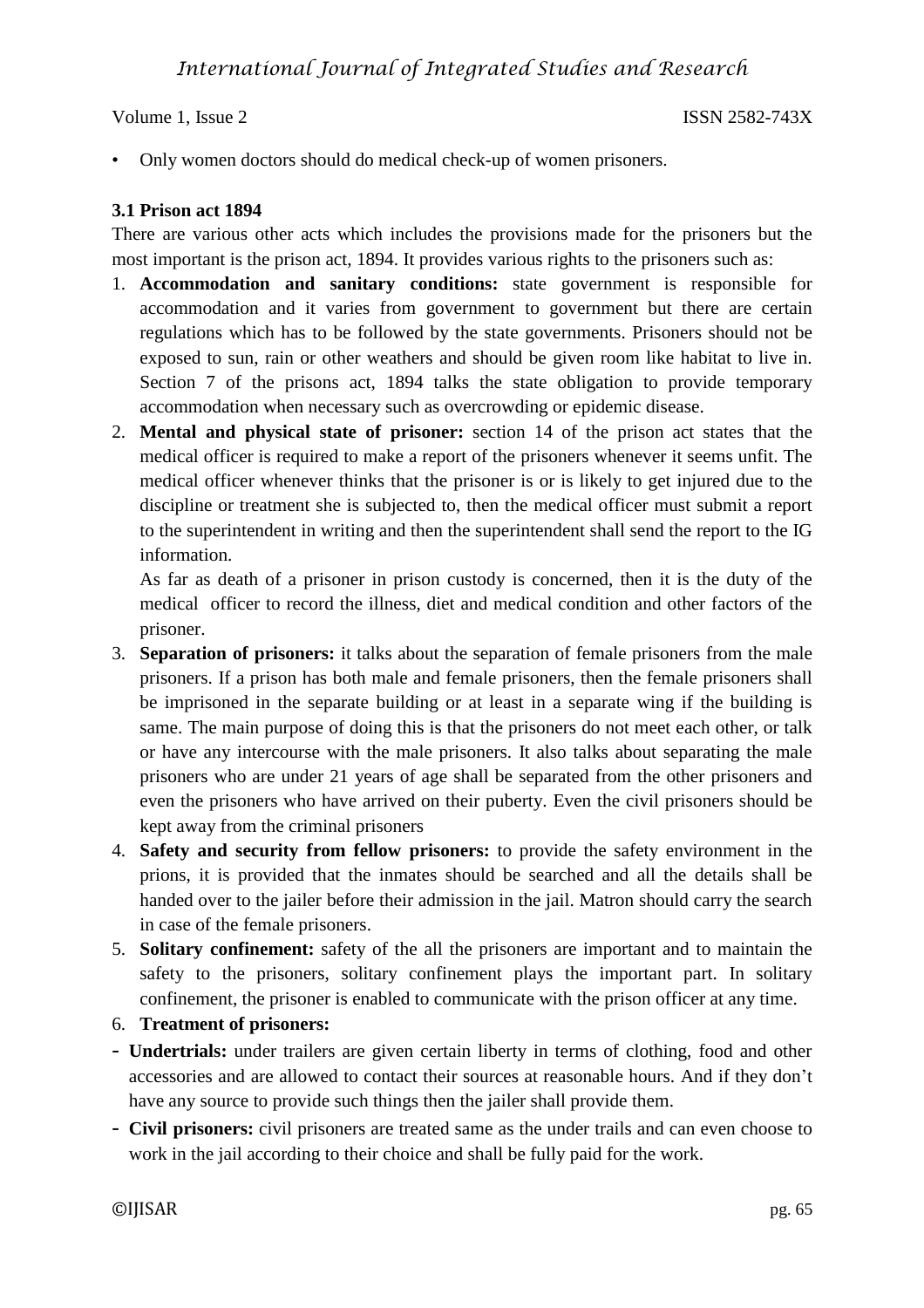- **Criminal prisoners:** unlike the other two, criminal prisoners have to complete min of 9 hours a day of labour and are monitored by the medical officer every fortnight and then the medical officer checks their health and their work. Medical officer submits a report and if he founds that there has been certain changes in the health of the prisoners due to the labour, then he has the authority to change the work of the prisoner.
- 7. **Punishment for prison offenders:** there are numerous offences which are done by the prisoners such as disobedience, foul language, violence, etc. In such case, superintendent has the rights vested with him to punish the prisoner by the reducing the diet or by giving solitary confinement or increase working hours. Two punishments can be combined if it is result in health of the prisoner and also, the superintendent should give the punishment based on the medical officer report on the health of prisoners. And if the prisoners commit more harmful crime then he may be referred to the court with the facts of the crime done by him.
- 8. **Diet:** prisoners who are classified as "better class" shall be provided with the food for A and B convict prisoners and the under trials shall be with C level and also allowed to private purchase through authorities and the food sent by the relatives or family shall be examined.
- 9. **Social and cultural rights:** under trial prisoners are divided into classes based on the standards of their previous living. It is classified by the district magistrate but before the prisoners is brought to in front of a competent court, discretion is exercised by the officerin charge to classify the class of the prisoner where she is better class or ordinary. Prisoners are provided superior mode of living on the basis of their social status, education or habit of life. Interaction and meetings with the family for the under trails have been made easy as they can meet twice in a week for others, it is once in a week.
- 10. **Political right of prisoners:** political rights are even enjoyed by the prisoners because even the prisoners are considered as persons and citizens during imprisonment. They can not only vote but also, if eligible can even stand in election. Prisoners who cannot vote or fight elections have committed the offence of moral turpitude.

# **3.2 The National Model Prison Manual, 2016**

Special procedure for arrest of women prison: according to CRPC, a woman cannot be arrested after sunset and before sunrise, if necessary, permission of the Judicial Magistrate first class is required and, in that case, too, female officer should be there with the decency. The police officer should in normal clothes and not in uniform just to reduce the stigma. Women prisoners have every right to give the custody of her minor children to whomsoever she wishes to give. If the family or friends are unable to take care of the child then the child should be placed in a child care center for the time being and should not accompany her mother.<sup>6</sup>

<sup>6</sup> *vikaspedia Domains*. (2016). Vikaspedia.In. [https://vikaspedia.in/social-welfare/women-and-child](https://vikaspedia.in/social-welfare/women-and-child-development/women-development-1/women-in-prisons)[development/women-development-1/women-in-prisons](https://vikaspedia.in/social-welfare/women-and-child-development/women-development-1/women-in-prisons)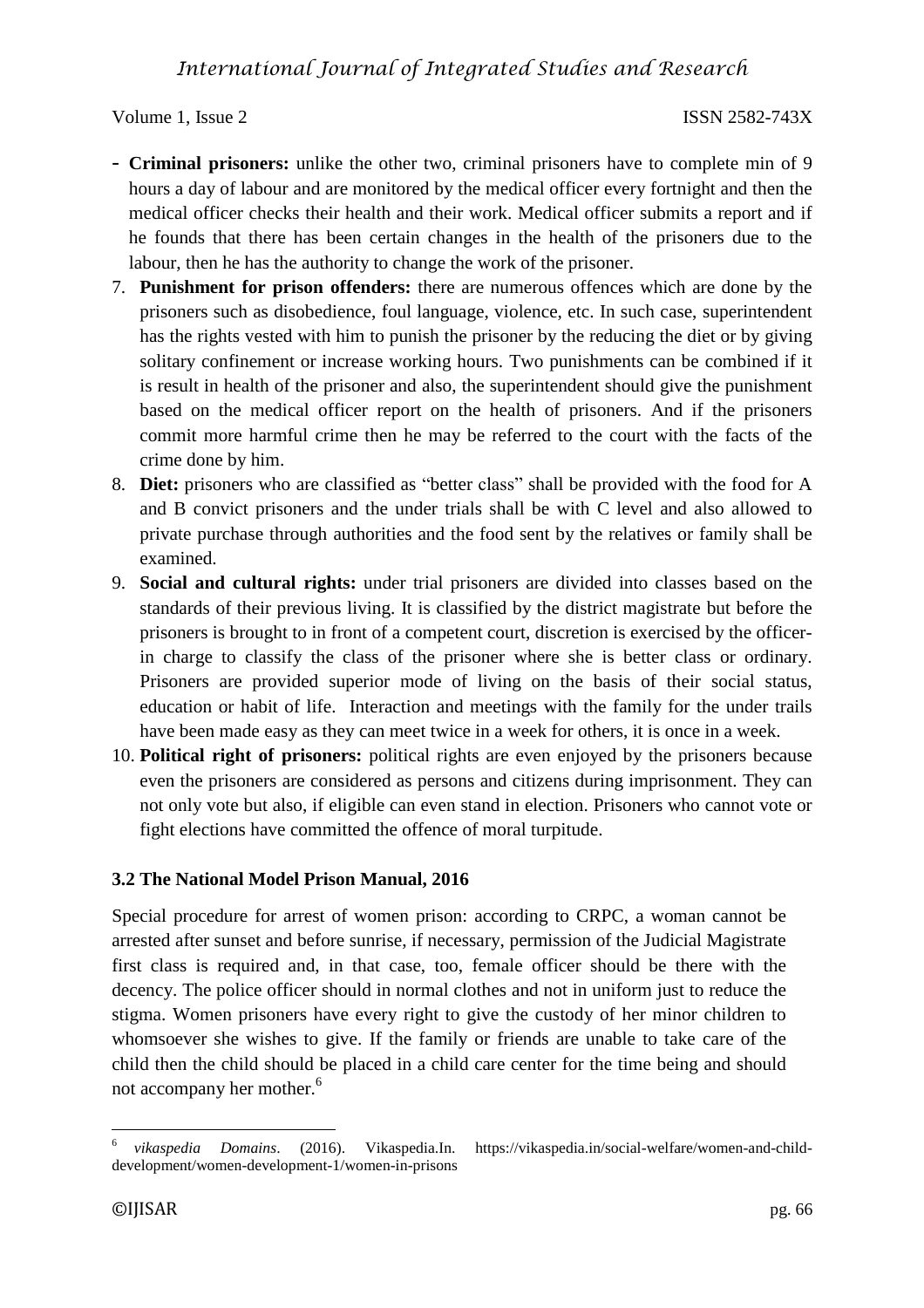**Pregnancy and child birth in prison:** national model prison manual has strictly made provisions for the temporary release of the prisoner for the delivery of the child in a hospital outside the prison. During pregnancy, the suspension of sentence should be made for the casual offenders and also, the status of prisoners should be given to the court in order to grant bail or modify the detention of the prisoner. the place of birth should never mention the prison to eliminate the social stigma in that child's life. Pregnant and lactating prisoner should be provided with a special diet and mothers in postnatal stage shall be given a separate room to maintain hygiene and protect her child. Pregnant and lactating women should be given advice on their health and diet. Not only the mothers but also the prisoner who has undergone an abortion or a miscarriage should be provided the treatment they require.

**Children of women prisoners:** women are given the choice of choosing the prison if in case, she has a child. Children should be kept in prison in a way that they shouldn't feel like a prisoner in there. Facilities should be made while keeping in mind that the children also live there. With the help of NGOs and schools' other facilities such as education, day care, etc are well taken care of.

Women prisoners who have their children living with them in prison shall be given maximum time to spend with their children. Regular check-up of the children is mandatory and even the diet and the health should be monitored. At attaining the six, children are free to go outside the prison and should not be restrained from doing so. Overnight visits of minor children who are living outside the prison shall be allowed at least once in every quarter.

### **There is some other provision as well:**

- In special cases such as pregnancy, child birth, family care etc.<sup>7</sup> all the facilities should be provided to the women prisoners.
- Equal access to work, vocational training and other things should be provided as male prisoners.
- Male prisoners are strictly prohibited from entering the female prisoner wards. Staff should be well trained about the gender specific needs and human rights of women.
- Searching should be done by the women wardens and not by male wardens.
- In case of pregnant prisoner, lady medical officer should report the superintendent about the pregnancy. For the delivery of the child outside the prison, prisoners should be given temporary release.
- Children below 6 years of age are allowed to accompany their mother in prison if nothing else is arranged for them.

<sup>7</sup> *Plight of Women in Indian Prisons*. (2019, March 9). CJP. [https://cjp.org.in/plight-of-women-in-indian](https://cjp.org.in/plight-of-women-in-indian-prisons/)[prisons/](https://cjp.org.in/plight-of-women-in-indian-prisons/)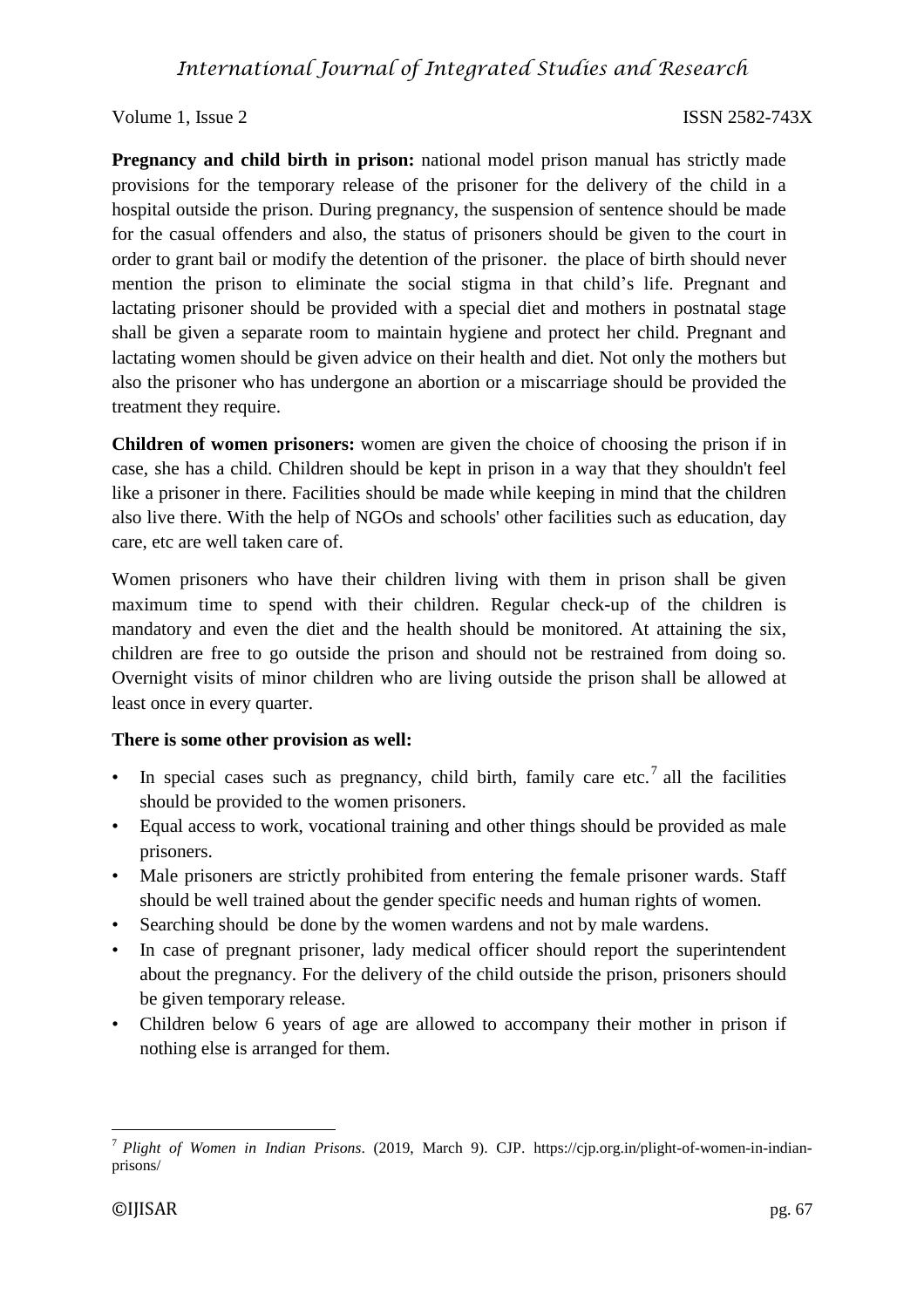## **IV.Problems Faced by Women Prisoner's**

Over the years, women have been victims of inhuman treated, torture, injustice and what not. Even women in prisons are not treated equally. They are made to live in poor hygienic conditions, lack of sanitization, medical care, poor bedding etc. There are several critical problems which women undergo which are not even addressed. These problems include :-

### **4.1 Poor Living conditions or Overcrowding in Jails**

It is one of the most severe problems faced by the women prisoners. Overcrowding often results in poor hygiene conditions, lack of sanitation and leads to spread of infections. Poor sanitation in toilets and bathroom can seriously affect the health of both women, men and children prisons. Overcrowding also leads to lack of ventilation and can affect the psychological health of the prisoners too as they are forced to live with other prisoners.

It is important to note that even in those cases where there is no overcrowding, providing proper accommodation is still a challenge. A study done by BPR&D on the conditions of women prisoners in Punjab<sup>8</sup> had revealed that women have to sleep on the floor as they do not have proper accommodation in the jails. It has also been highlighted in the report that even today jails do not have proper sessional arrangements and lack of access to natural air and ventilation.

There are also a large no of under trial prisoners, although the under trial prisoners are to be kept separately from the convicts but due to lack to space this leads to overcrowding in the jails.

### **4.2 Poor Sanitation & Hygiene**

The National Prison Manual clearly states that there should be 1 toilet and 1 bathroom for every 10 prisoners however the situation is not the same. There are lack of toilets and bathrooms as compared to the size of prisoners. The manual also provides that the toilets for women prisoners should be situated in safe areas where male prisoners do not have access to it as this could lead to sexual abuse and harassment against women prisoners. Women Prisoners aged between 18-50 do not get adequate access to menstrual hygiene products like sanitary pads and they have to depend upon other unhygienic materials like cloth etc.

### **4.3 Poor Healthcare and welfare**

Due attention should be paid on the healthcare of the prisoners. Heath not only refers to the physical health but also the mental, sexual and reproductive health of the women prisoners. Comprehensive health screening and medical checkups should be done so as to identify blood-borne diseases, sexually transmitted diseases or any other health related issues. The prisoners should also be vaccinated at the time of admission. A lady medical officer should

<sup>8</sup> Report no. 260 (Available at:

http://www.bprd.nic.in/WriteReadData/userfiles/file/201707110435168799390NationalPoliceResearchReposito ry.pdf